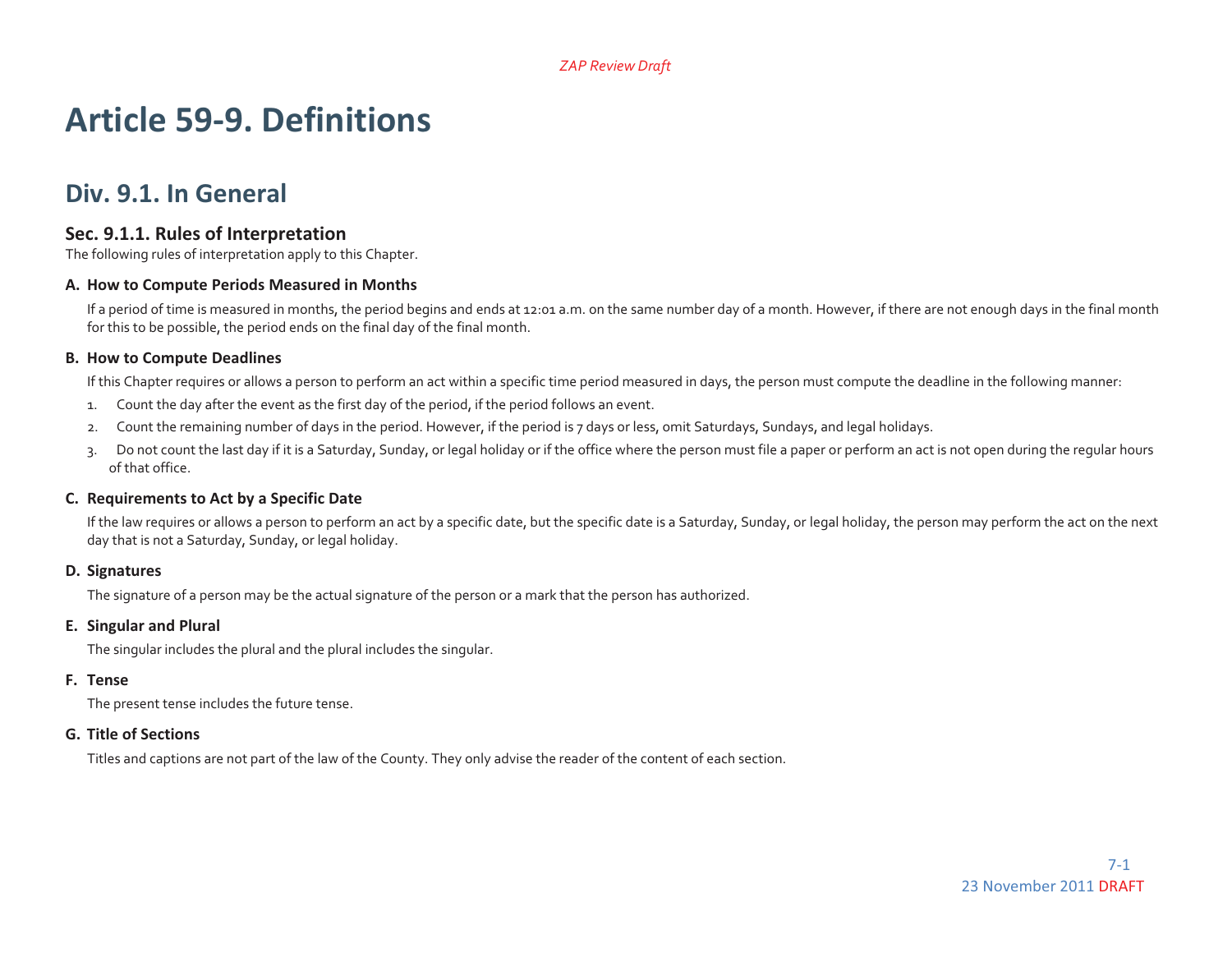# **Div. 9.2. Defined Terms**

#### **Sec. 9.2.1. Specific Terms and Phrases Defined**

In this Chapter, the following words and phrases have the meanings indicated.

### **A.**

**Accessory apartment, attached:** See Sec 3.3.2A **Accessory apartment, detached:** See Sec 3.3.2.B **Accessory use:** See 3.1.4

**Adult entertainment:** See Sec 3.5.10.A

**Adult entertainment material or performance:** Material that is a book, magazine, periodical, or other printed matter; photograph, film, motion picture, video cassette, slide, or other visual representation; sculpture or 3- dimensional representation; recording or other sound representation; or sexual paraphernalia that depicts or describes, or a live performance that depicts, sadomasochistic abuse, sexual conduct, or sexual excitement as defined in State law (Section 416A of Article 27 of the Annotated Code of Maryland).

**Agriculture:** The business, science and art of cultivating and managing the soil, composting, growing, harvesting, and selling crops and livestock, and the products of forestry, horticulture and hydroponics; breeding, raising, or managing livestock, including horses, poultry, fish, game, and fur-bearing animals, dairying, beekeeping and similar activities, and equestrian events and activities. Agriculture includes processing on the farm of an agricultural product in the course of preparing the product for market and may or may not cause a change in the natural form or state of the product.

**Agricultural processing:** See Sec. 3.2.2.

**Agricultural vending:** See Sec 3.2.11.A

**Alley:** A right-of-way which provides secondary service access for vehicles to the side or rear of abutting properties.

**AM**: Ante Merideum, the period between midnight and noon

**Amateur radio facility:** See Sec. 3.5.14

**Animal care/ services :** See Sec. 3.5.1.

**Animal husbandry:** See 3.2.10.A

**Antique shop (rural):** See Sec 3.5.10.B

**Apartment/condominium:** See Sec. 4.1.2., Building Type Descriptions

**Assisted living:** See Sec . 3.3.5.D., Residential Care Facility

**Auction facility, agricultural:** See Sec. 3.2.1.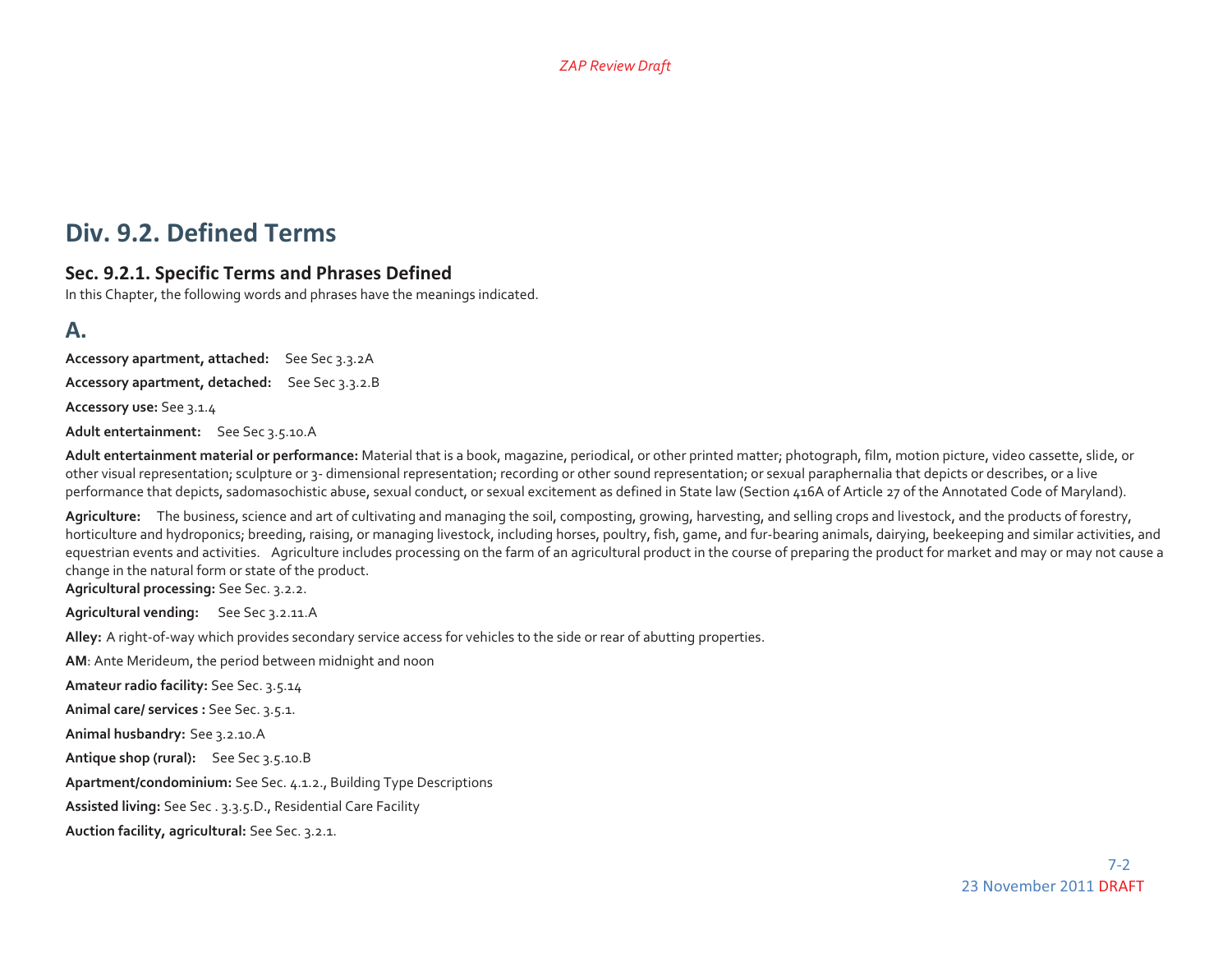### **B.**

**Bed & breakfast:** See Sec. 3.5.6.A

**Blank wall:** A portion of the exterior façade of the building that does not include a substantial material change (paint color is not considered a substantial change); windows or doors; or columns, pilasters or other articulation greater than eight inches in depth.

**Board:** The Montgomery County Board of Appeals.

**Building:** A structure having one or more stories and a roof, designed primarily for the shelter, support or enclosure of persons, animals or property of any kind.

**Building coverage:** See Sec. 4.1.4.C.4, Measurement and Exceptions.

**Building height:** See Sec. 4.1.4.D-1 Measurement and Exceptions.

**Building Lot Termination (BLT):** A transferable development right (TDR) created from land that:

- (a) consists of at least 25 acres;
- (b) is capable of being served by an individual sewage treatment unit which meets the requirements of Chapter 27A and applicable requlations issued under that Chapter;
- (c) is located in the Rural Density Transfer (RDT) zone; and
- (d) could be transferred by a BLT Easement under this Chapter.

When a BLT easement is recorded in the land records, the easement extinguishes the right to build a dwelling unit in the RDT zone; this attribute distinguishes a BLT from other TDRs.

**Buildable Lot Termination Easement**. A form of an agricultural easement that runs with the land in perpetuity and extinguishes the right to construct a residential dwelling unit on land located in the Agricultural Reserve and zoned Rural Density Transfer.

**Building Type:** See Sec. 4.1.2.

**Bus/ Rail Terminal**: See Sec 3.6.5.A

### **C.**

**Cable communications system:** See Sec. 3.5.2.A.

**Campground:** See Sec. 3.5.10.B

**Car share space:** A parking space that serves as the location of an in-service vehicle used by a vehicle-sharing service

**Car wash**: See Sec 3.5.13.A

**Catering facility, outdoor:** A facility, which may include an enclosed food preparation building but all catering parties are held under pavilions, or in the open, and may include various recreational activities.

**Cemetery:** See Sec. 3.5.4.A.

**Chancery:** The principal offices of a foreign mission used for diplomatic and related purposes and any annex to the principal offices (including ancillary offices and support facilities), including the site and any building used for diplomatic and related purposes.

**Charitable, philanthropic institution:** See Sec. 3.4.1.

**Clinic, Medical & Dental:** See Sec 3.5.7

**Cluster Development:** An optional development technique under zoning and subdivision regulations that allows residential dwellings to be placed on smaller than usual lots that have been grouped or clustered in order to leave some land undivided and available as common area or open space.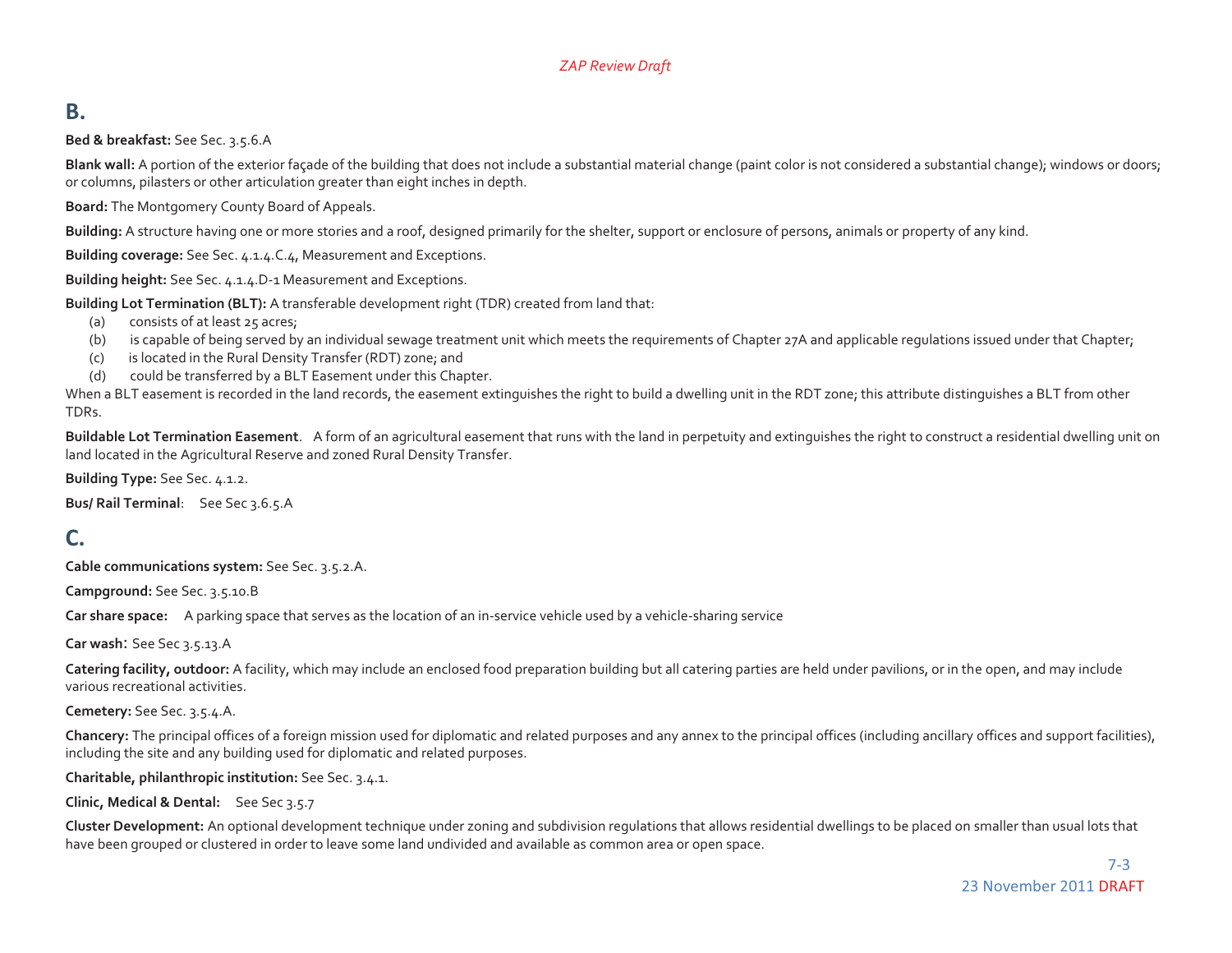**Commission:** The Maryland-National Capital Park and Planning Commission.

**Common Open Space or Open Space, Common:** TBD (Module 4)

**Community Building:** See Sec. 4.1.2., Building Type Descriptions

**Community Garden:** See Sec. 3.2.3.

**Conditional Use:** See Sec 3.1.1.C

**Conference Center:** See Sec 3.5.10.C

**Construction Administration or Sales Office:** See Sec 3.5.15.A

**Construction Dumpster:** A large trash receptacle used for the disposal of building and construction materials.

**Contractor Storage Yard**: See Sec 3.6.1

**Council or District Council:** The Montgomery County Council, sitting as the district council for the portion of the Maryland-Washington Regional District. Located in Montgomery County

**Coverage:** See Sec. 4.1.4.C.4, Measurement and Exceptions

**Country inn:** See Sec. 3.5.3.A

**Country market (rural):** See Sec 3.5.11.B

**County:** Montgomery County, Maryland.

**County Telecommunications Transmission Facility Coordinating Group:** The body convened by the Director of the Department of Information Services and Telecommunications as prescribed in Section 2-58E (d) to review, comment and facilitate communications between member agencies on telecommunications transmission facility policy and siting issues.

**Crematory Services:** See Sec 3.5.4.B **Cultural Institution**: See Sec 3.4.6

### **D.**

**Day care facility:** See Sec. 3.4.2 **dBA:** A-weighted decibels measured as defined in Chapter 31B of the Montgomery County Code **Density:** See Sec. 4.1.4.A.2, Measurement and Exceptions **Detached House:** See Sec 4.1.2, Building Type Descriptions **District:** That portion of the Maryland-Washington Regional District in Montgomery County. **Drive-Thru Facility**: See Sec 3.5.14.C **Dry Cleaning Facility:** See Sec 3.6.2 **Duplex:** See Sec. 4.1.2., Building Type Descriptions **Dwelling:** A building or portion of a building arranged or designed to contain one or more dwelling units. **Dwellings for Caretakers/ Watchkeepers:** See Sec 3.3.3.B

**Dwelling unit:** A building or portion of a building providing complete living facilities for not more than one family, including, at a minimum, facilities for cooking, sanitation and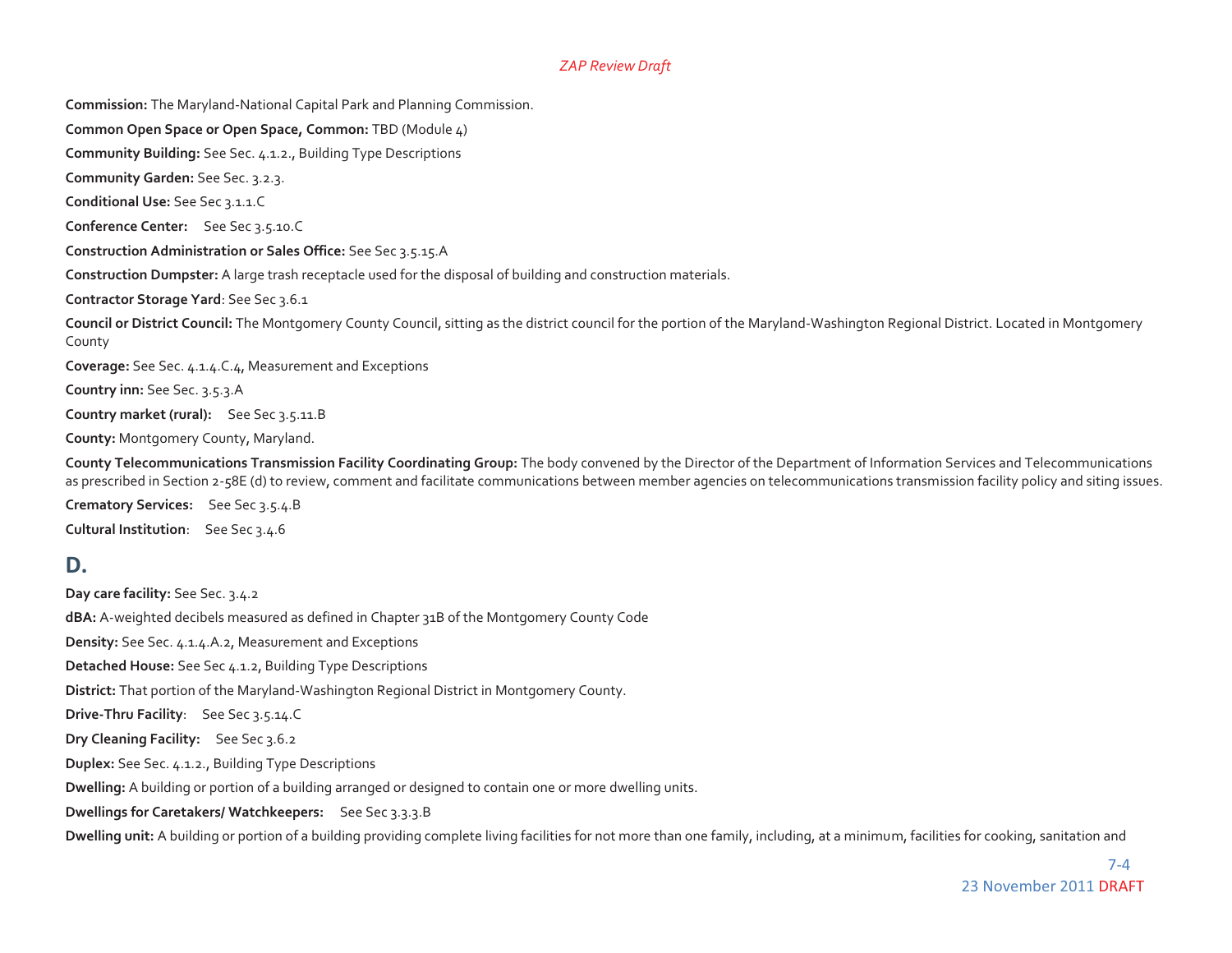sleeping.

### **E.**

**Educational institution (private):** See Sec. 3.4.3.

**Encroachment:** Building features that are located beyond the required setback lines and above height limits.

**Equestrian facility:** See Sec. 3.2.4.

**Examiner:** The Hearing Examiner appointed by the County Council to conduct certain zoning hearings and make recommendations to the Council.

### **F.**

**Family:** See **Household**

**Family burial site:** A place used for the permanent interment of dead human bodies and ashes related to the property owner by blood, marriage or adoption.

**Farm Airstrip:** See Sec 3.2.10.B **Family Day Care:** See Sec. 3.4.2.A **FAR:** see **Floor area ratio Farm market, On-site**: See Sec. 3.2.10.C **Farm Supply, Machinery Sales, Storage, Service** See Sec 3.2.5 **Farm tenant dwelling:** See Sec. 3.3.2.C **Farming, crop:** See Sec. 3.2.6.A. **Farming, livestock:** See Sec. 3.2.7.B. **Fire/ EMS (Private):** See Sec 3.4.5

Floor area of building, total: The total number of square feet of floor area in a building, including the area of a basement and any accessory building on the same lot but excluding the area of a cellar, uncovered steps and uncovered porches. All horizontal measurements must be made between interior faces of walls.

Floor area ratio (FAR): A figure which expresses the total gross floor area as a multiple of the gross tract area of the lot. This figure is determined by dividing the gross floor area of all buildings on a lot by the area of that lot.

**Freight Movement**: See Sec 3.6.7.A

**Frontage:** A property line shared with an existing or master-planned public or private road, street, highway, or alley right-of way or easement boundary.

**Fuel Sales:** See Sec 3.5.13.B

**Funeral Home, Undertaker:** See Sec 3.5.4.C

### **G.**

Garage, private: An accessory structure or portion of a principal structure designed, arranged or used for the housing of private motor vehicles. A private garage having any part of a wall or roof in common with a dwelling shall be considered a part of the principal building and not an accessory structure.

**General Building:** See Sec. 4.1.2., Building Type Descriptions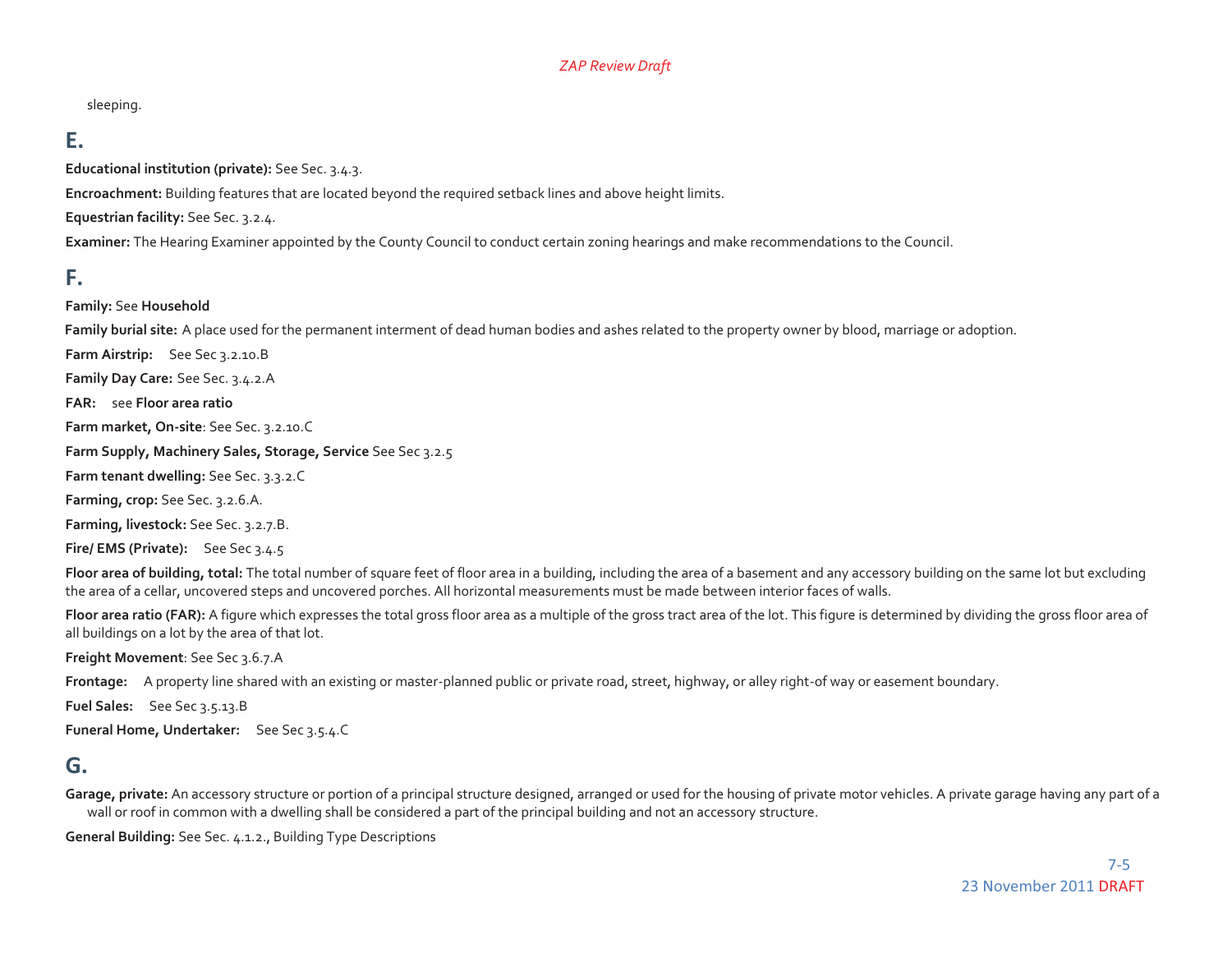**GFA:** see **Gross floor area** 

**Golf course, country club:** See Sec. 3.5.10.D

**Green area:** TBD Module 4

Gross floor area (GFA): The sum of the gross horizontal areas of the several floors of all buildings on the lot, measured from the exterior faces of exterior walls and from the center line of walls separating 2 buildings. The term "gross floor area" shall include basements, elevator shafts and stairwells at each story, floor space used for mechanical equipment (with structural headroom of 6 feet, 6 inches or more) penthouses, attic space (whether or not a floor has actually been laid, providing structural headroom of 6 feet, 6 inches or more), interior balconies and mezzanines. The term "gross floor area" shall not include cellars, outside balconies which do not exceed a projection of 6 feet beyond the exterior walls of the building, parking or rooftop mechanical structures.

**Gross land area:** See Sec. 4.1.4., Measurement and Exceptions

**Group day care:** See Sec. 3.4.2.B

**Group home:** See Sec. 3.3.2.D., Residential Care Facility

**Group living:** See Sec. 3.3.5

Group picnic, catering and recreation facility: A facility for company and group picnics, casual banquets, meetings and parties, and on-site and off-site food preparation for buffet service.

### **H.**

**Hazardous Material Storage:** See Sec 3.6.8.A

**Health Clubs and Facilities:** See Sec 3.5.10.E

**Helipad/ Heliport:** See Sec 3.6.5.B

**Helistop:** See Sec 3.5.14.D

**Home health practitioner:** See Sec. 3.3.4

**Home occupation:** See Sec. 3.3.3

**Hospice:** See Sec. 3.3.2.D., Residential Care Facility

**Hospital**: See Sec. 3.4.4

**Hotel, Motel:** See Sec. 3.5.6.B

Household: A person living alone, or any of the following groups living together as a single, housekeeping unit and sharing common living, sleeping, cooking, and eating facilities:

- 1. Any number of people related by blood, marriage, adoption, guardianship, or other duly-authorized custodial relationship;
- 2. Up to five unrelated people;
- 3. Two unrelated people and any children, parents, siblings, or other persons related to either of them by blood, adoption, guardianship, or other duly-authorized custodial relationship; or
- 4. Not more than eight unrelated people who are "handicapped" as defined in the Fair Housing Act, 42 U.S.C. Section 3602 (h). This definition does not include those persons currently illegally using or addicted to a "controlled substance" as defined in the Controlled Substances Act, 21 U.S.C. Section 802 (6).
- 5. Exceptions. The definition of a family does not include any society, club, fraternity, sorority, association, lodge, federation or like organization; any group of individuals whose association is temporary or seasonal in nature; or any group of individuals who are in a group living arrangement as a result of criminal offenses. **Household living:** See Sec. 3.3.1.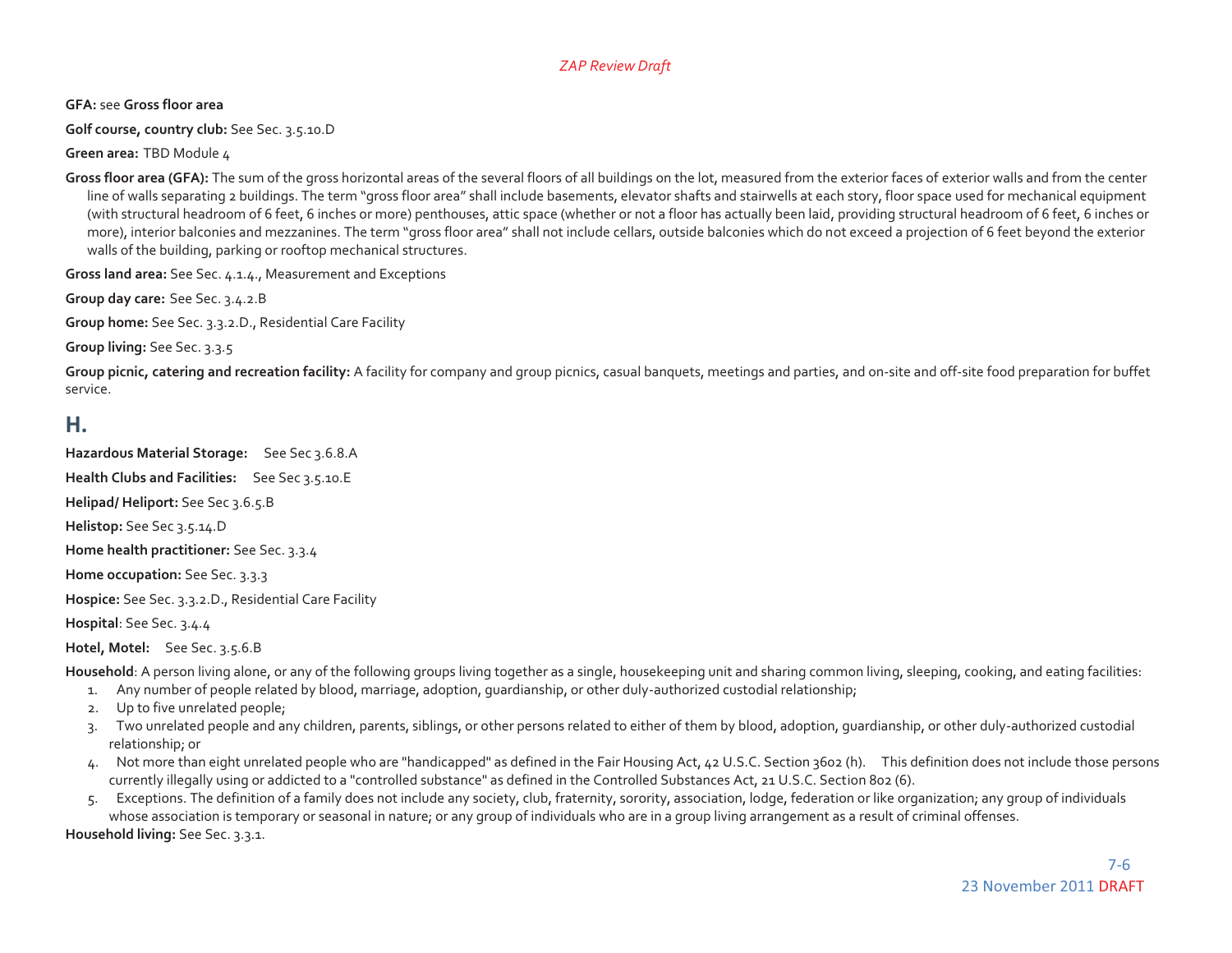### **I.**

**Incinerator:** See Sec 3.6.8.B

**Independent Living Facility for Seniors or Persons with Disabilities:** See Sec. 3.3.5.A

**Infill development:** Development that takes place on vacant or underutilized parcels within an area that is already developed and has access to existing urban services.

#### **J.**

### **K.**

### **L.**

**Landfill:** See Sec 3.6.8.C

**Landscape Contractor:** See Sec 3.5.5

**Lawn maintenance service**: The business of cutting grass, raking leaves, snow removal and other activities associated with maintaining a yard run as a Home Occupation (See Sec 3.3.3).

**Limits of Disturbance**: An area on a certified site plan within which all construction work must occur

**Live/Work Unit:** See Sec 3.3.6.A

Local Area Transportation Review Guidelines: Guiding limits established by the Adequate Public Facilities (APF) test used to determine if a proposed development will produce detrimental traffic impacts that go beyond the capacity of existing and programmed roadways and intersections in the vicinity of the site.

**Lodging**: See Sec. 3.5.6

**Lot:** See Sec. 4.1.4., Measurement and Exceptions

**Lot area:** See Sec. 4.1.4., Measurement and Exceptions

Lot, child: A lot created for use for a one-family dwelling unit by a child, or the spouse of a child, of a property owner.

**Lot, corner**: Any lot at the intersection of two thoroughfares

**Lot interior:** Any lot other than a corner lot, including a through lot.

**Lot, through:** An interior lot, fronting on two parallel or approximately parallel streets.

**Lot width:** See Sec. 4.1.4., Measurement and Exceptions

#### **M.**

**Manufactured home:** A structure intended for residential use and transportable in one or more sections, which is eight feet or more in width and is 32 body feet or more in length, and which is built on a permanent chassis, and designed to be used as a dwelling with or without permanent foundation, when connected to the required utilities, and includes the plumbing, heating, air conditioning and electrical systems contained therein, manufactured in accord with standards that are (1) promulgated by the U.S. Department of Housing and Urban Development (HUD), and (2) stated in the Code of Maryland Regulations 05.01.01, revised January 1, 1984, as they may be amended from time to time. Such a structure must carry the HUD label. A recreational vehicle is not a manufactured home.

**Manufacturing and Production:** See Sec. 3.6.3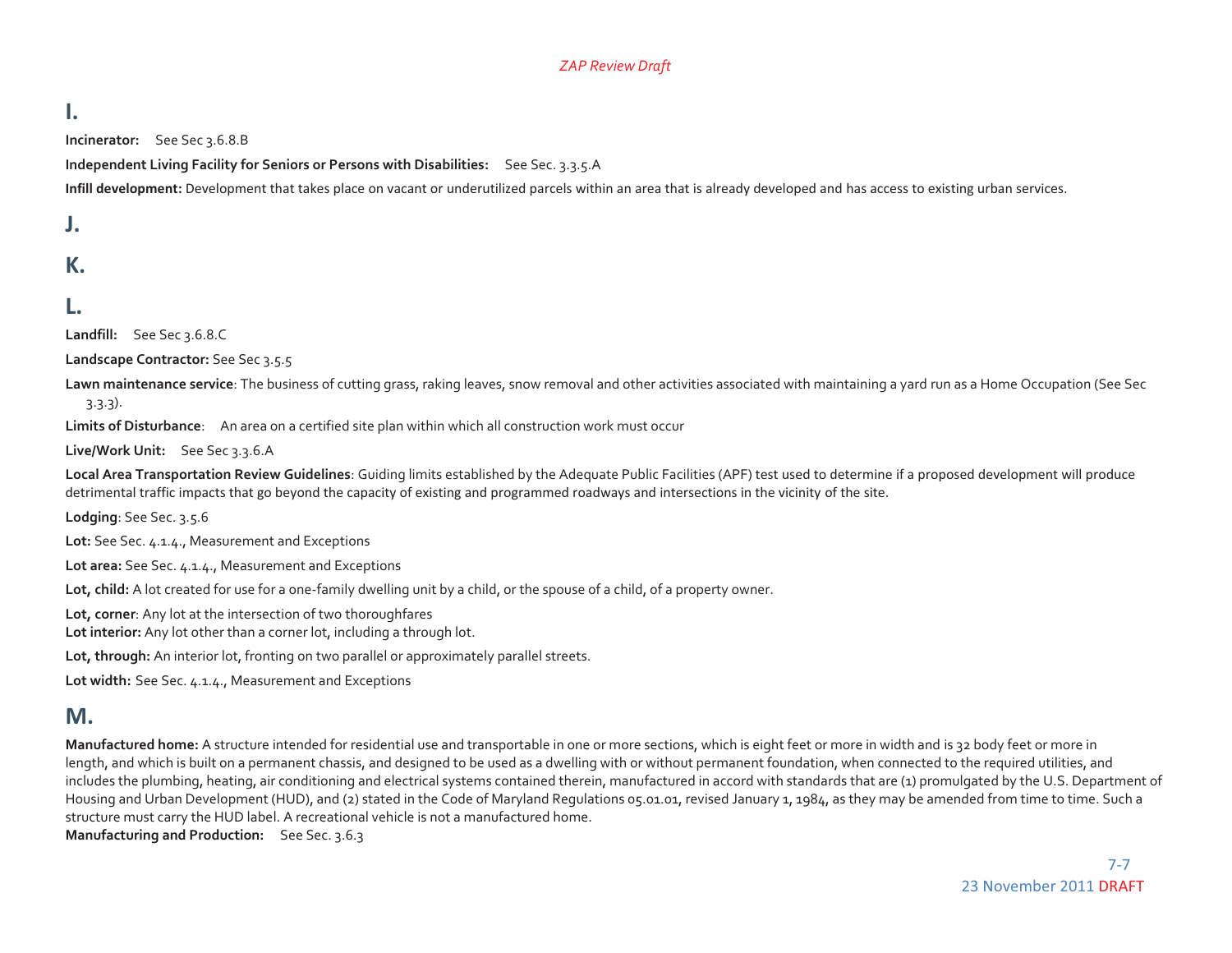**Media broadcast tower:** See Sec. 3.5.2.C.

**Medical, Dental Laboratory:** See Sec 3.5.7.C

**Medical practitioner:** A licensed physician, surgeon, dentist, osteopath, chiropractor or optometrist.

**Mining, excavation:** See Sec. 3.6.4.

**Mixed Use Building**: See Sec. 4.1.2., Building Type Descriptions

**Moderately Priced Dwelling Units (MPDU):** Any dwelling unit that meets the requirements for a moderately priced dwelling unit as set forth in chapter 25A of this Code, titled "Housing, Moderately Priced".

**MPDU:** See **Moderately Priced Dwelling Units** 

**Modular home:** A structure intended for residential use and manufactured off-site in accord with the BOCA Basic Building Code as defined in Chapter 8.

**Multi-unit living:** See Sec. 3.3.1.C.

### **N.**

- **Nonconforming building or structure:** A building or structure that was lawful when constructed and continues to be lawful, even though it no longer conforms to the requirements of the zone in which it is located because of the adoption or amendment of the zoning ordinance or the zoning map.
- **Nonconforming use:** A use that was lawful when established and continues to be lawful, even though it no longer conforms to the requirements of the zone in which it is located because of the adoption or amendment of the zoning ordinance or the zoning map.

**Nursery, Retail:** See Sec. 3.2.7.A.

**Nursery, Wholesale:** See Sec. 3.2.7.B.

**Nursing home:** See Sec. 3.3.2.D., Residential Care Facility

### **O.**

**Office:** See Sec 3.5.8

**Overlay zone:** A geographic area that constitutes a mapped district superimposed over the underlying base zone on the official zoning map. An overlay zone includes development regulations and standards that either add to or modify the requirements of the underlying zone

**Overnight Shelter:** See Sec. 3.3.5.B

### **P.**

**Parking, Structured:** see Sec 3.5.9.A

**Parking, Surface:** see Sec. 3.5.9.B & C

**Park, playground (private):** See Sec. 3.4.7.

**Person:** Any individual, corporation, association, firm, partnership or the like, singular or plural.

**Personal Living Quarters:** See Sec. 3.3.5

**Planning Board:** The Montgomery County Planning Board of the Maryland-National Capital Park and Planning Commission.

Planning Director: The staff member in the Department of Park and Planning who is in charge of all planning, zoning, and land development approval activities of that Department,

 7-8 23 November 2011 DRAFT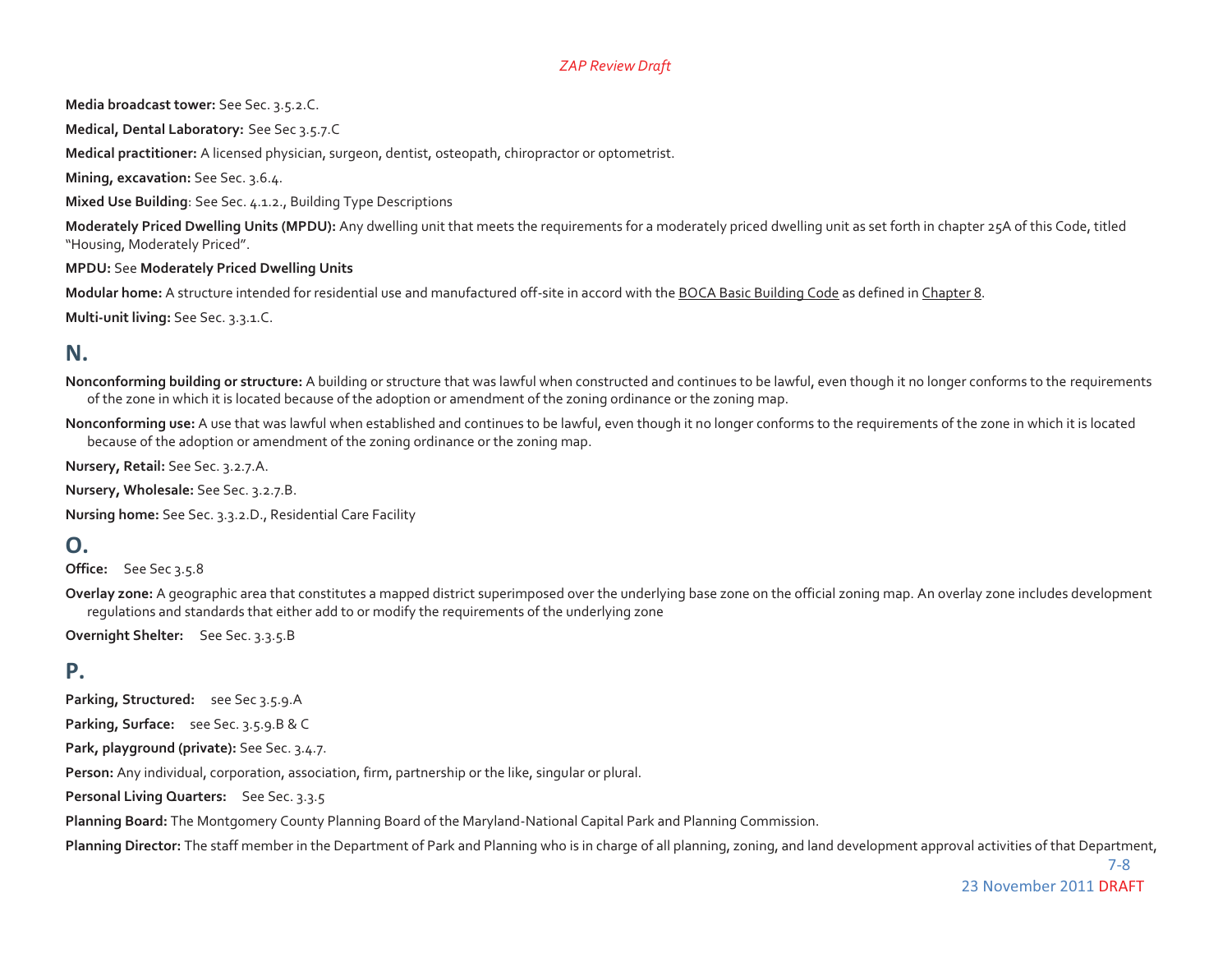and who reports directly to the Planning Board.

**Plan, master:** A comprehensive plan of any portion of the general plan which may consist of maps, data and other descriptive matter, as a guide for the physical development of the district or any portion thereof, including any amendments, extensions or additions thereto adopted by the commission, indicating the general locations for major roads, parks or other public open spaces, public building sites, routes for public utilities, zoning districts or other similar information.

**PM:** Post Merideum, the period between noon and midnight

**Private club, service organization:** See Sec. 3.4.8.

**Public Arts Trust Steering Committee:** A committee of the Arts and Humanities Council that allocates funds from the Public Arts Trust.

**Public Benefit:** See Div. 6.6.

**Public use:** See Sec. 3.4.9.

## **Q.**

### **R.**

**Receiving Area:** An area designated on an approved and adopted general, master, sector or functional plan appropriate for development beyond its base density through the transfer of development rights.

**Recreation and Entertainment Facility:** See Sec 3.5.10.E & F & G

**Reconstruction**: Building the same or less floor area on or within the footprint of a demolished or partially demolished building.

**Recycling Drop –off Center**: See Sec 3.6.8.D

**Recycling Collection and Processing**: See Sec 3.6.8.E

**Religious assembly:** See Sec. 3.4.10.

**Renovation:** An interior or exterior alteration that does not affect a building's footprint.

**Research and Development:** See Sec 3.5.8.C

**Residential Care Facility:** See Sec 3.3.5.D

**Restaurant:** See Sec 3.5.3.B

**Retail Sales and Service**: See Sec 3.5.11

Right-of-way: A strip of land occupied or intended to be occupied by a road, crosswalk, railroad, electronic transmission line, oil or gas pipeline, water main, sanitary or storm sewer main, or for other special use. Must be shown on a record plat as separate and distinct from the adjoining lots or parcels and not be included within their dimensions. Rights-of-way maintained by a public agency are shown as dedicated to public use on the record plat.

**Road, arterial:** A road meant primarily for through movement of vehicles at a moderate speed, although some access to abutting property is expected.

**Road, business:** A road meant for circulation in commercial and mixed-use zones.

**Road, residential primary:** A road meant primarily for circulation in residential zones, although some through traffic is expected.

### **S.**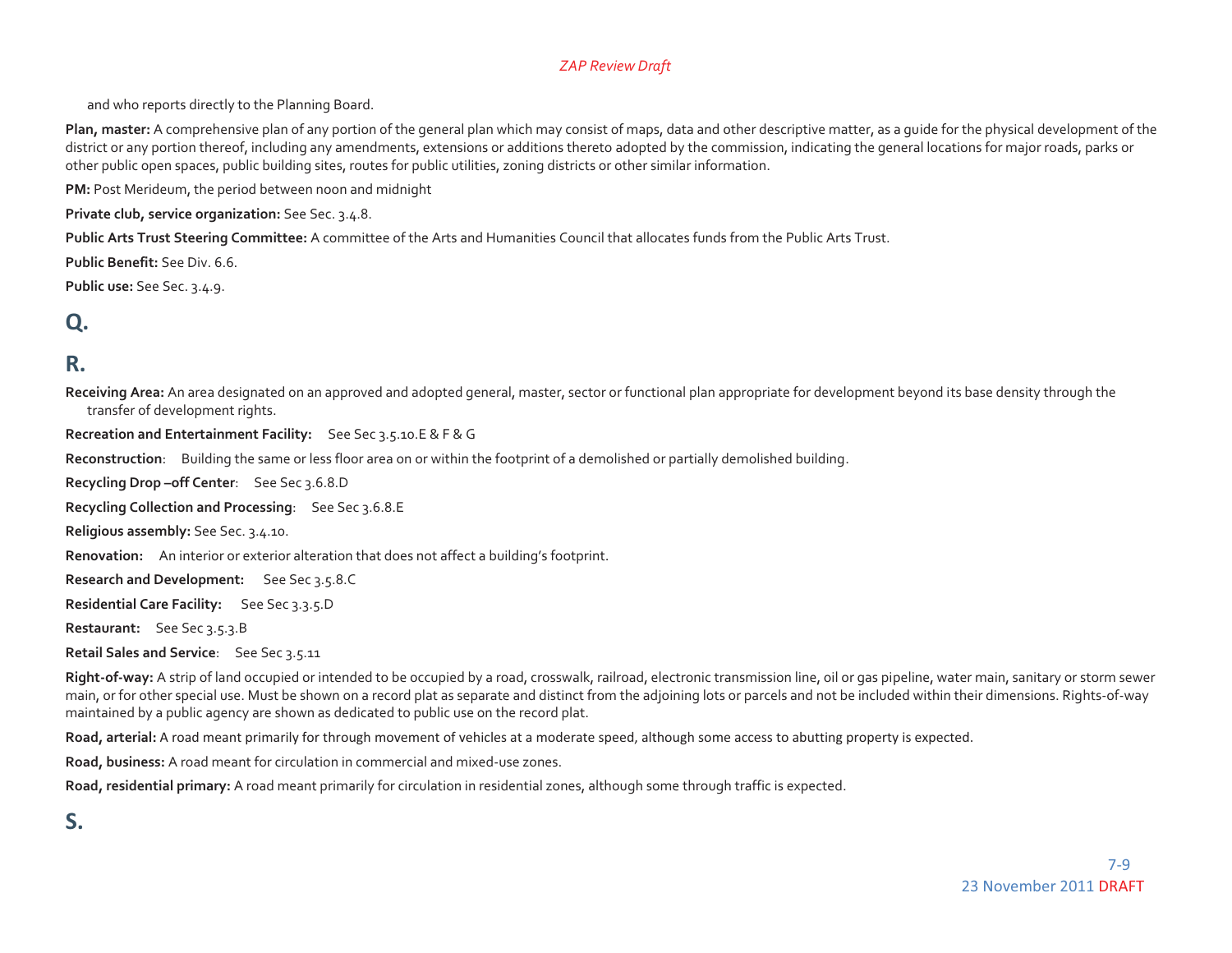#### **Seasonal outdoor sales:** See Sec. 3.2.12.B

**Self-Storage:** See Sec. 3.6.7.B

Setback: The minimum distance that a building or parking area must be set back from a specified lot line. Minimum setbacks are specified in some zones, while other zones allow the Planning Board to establish the setbacks, thereby allowing greater flexibility for development.

**SF:** Square Feet

**Shooting range, indoor:** See Sec. 3.5.10.I

**Shooting range, outdoor:** See Sec. 3.5.10.J

**Single room occupancy:** See Sec. 3.3.2.G.

**Site:** See Sec. 4.1.4.A, Measurement and Exceptions

**Slaughterhouse:** See Sec 3.2.8

**Small animal:**

**Special Event Parking:** See Sec 3.5.15.B

**Special Exception:** See Conditional Use.

**Storage Facility:** See Sec 3.6.7.C

**Structure:** An assembly of materials forming a construction for occupancy or use including, among others, buildings, stadiums, gospel and circus tents, reviewing stands, platforms, stagings, observation towers, radio and television broadcasting towers, telecommunications facilities, water tanks, trestles, open sheds, shelters, fences, walls, signs, power line towers, pipelines, railroad tracks and poles.

**Sustainable energy generation:** See Sec. 3.6.6.D & 3.6.9.A

**Swimming pool (community):** See Sec. 3.4.11.

### **T.**

**Taxi/ Limo Facility:** See Sec 3.6.5.C

Teen Center: A supervised building, or a supervised area of a building, which provides a facility for the social, recreational, or educational use of children between the ages of 12 and 18. At least 80 percent of the facility's hours of operation must be for the use of teenagers.

**Temporary use:** See Sec 3.1.5

**Tenant Footprint:** The horizontal area measured within the exterior walls for the ground floor of the main structure allocated to each non-residential tenant or owner-occupant.

**Tower:** A structure, other than a building, with guyed or freestanding supporting antennas used for radio or television broadcasting, telecommunications, or wireless transmission.

**Townhouse:** See Sec. 4.1.2., Building Type Descriptions

**Transparency:** Percentage of windows and doors on an exterior wall of a building.

**Transportation Demand Management:** Sec 42A-21

**Transportation management plan:** Actions designed to alleviate traffic congestion by reducing dependence on the single-occupancy vehicle through transit, carpooling, and other alternatives.

**Transit Proximity:** Transit proximity is categorized in two levels: 1. Proximity to an existing or master planned Metrorail Stations; 2. Proximity to an existing or master planned

 7-10 23 November 2011 DRAFT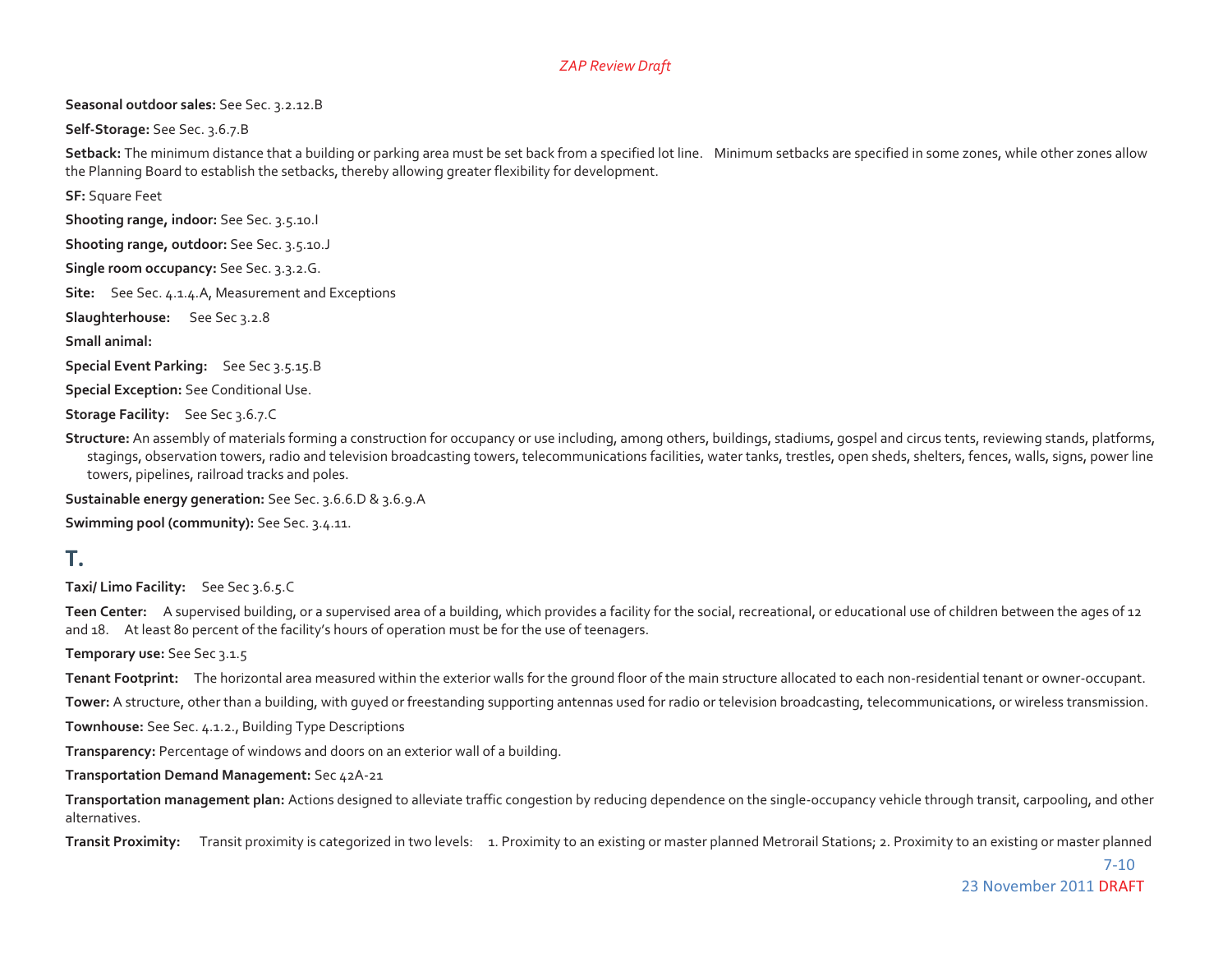station or stop along a rail or bus line with a dedicated, fixed path. All distances for transit proximity are measured from the nearest transit station entrance or bus stop entrance.

**Transfer of Development Rights:** The conveyance of development rights, as authorized by local law, to another parcel of land and the recordation of that conveyance among the land records of Montgomery County.

**Transfer Station:** See Sec 3.6.8.F

**Transitory use:** See Sec. 3.5.15.C

**Two-unit living:** See Sec. 3.3.1.B.

### **U.**

**Unenclosed porch:** A roofed structure abutting an exterior building wall with no obstruction on any other sides at the perimeter with the exception of a railing as required in the Building Code.

**Urban farm:** See Sec 3.2.6.C

**Usable Area:** Sec 6.1.2.B

**Use:** Except as otherwise provided, the principal purpose for which a property or the principal building on that property is designed, arranged, or intended, and for which it is or may be used, occupied or maintained.

**Utility, public:** See Sec. 3.6.6

### **V.**

**Vehicle/ Equipment Sales & Rentals:** See Sec 3.5.12

**Vehicle Service**: See Sec 3.5.13

Vehicle, light commercial: Any motor vehicle or trailer used for carrying freight or merchandise, or used in furtherance of any commercial enterprise that is less than \_\_ tons.

**Vehicle, recreational:** A duly licensed and registered vehicle, with or without motor power, which is solely intended for the leisure use of the operator and guests. A recreational vehicle must not be used as an office nor have customer entry for a retail transaction. Includes motor homes, travel trailers, campers or non-freight trailers usesd to transport other leisure equipment such as a boat, hose, motorcycle, show car, race, snowmobile, or bicycle.

### **W.**

**Winery:** See Sec. 3.2.9. **Wireless Communications Tower, Freestanding:** See Sec 3.5.2.B **Wireless Antennae on Existing Structure:** See Sec. 3.5.14.F.

### **X.**

**Y.** 

### **Z.**

**Zone:** An area within which certain uses of land and buildings are permitted and certain others are prohibited; yards and other open spaces are required; lot areas, building height